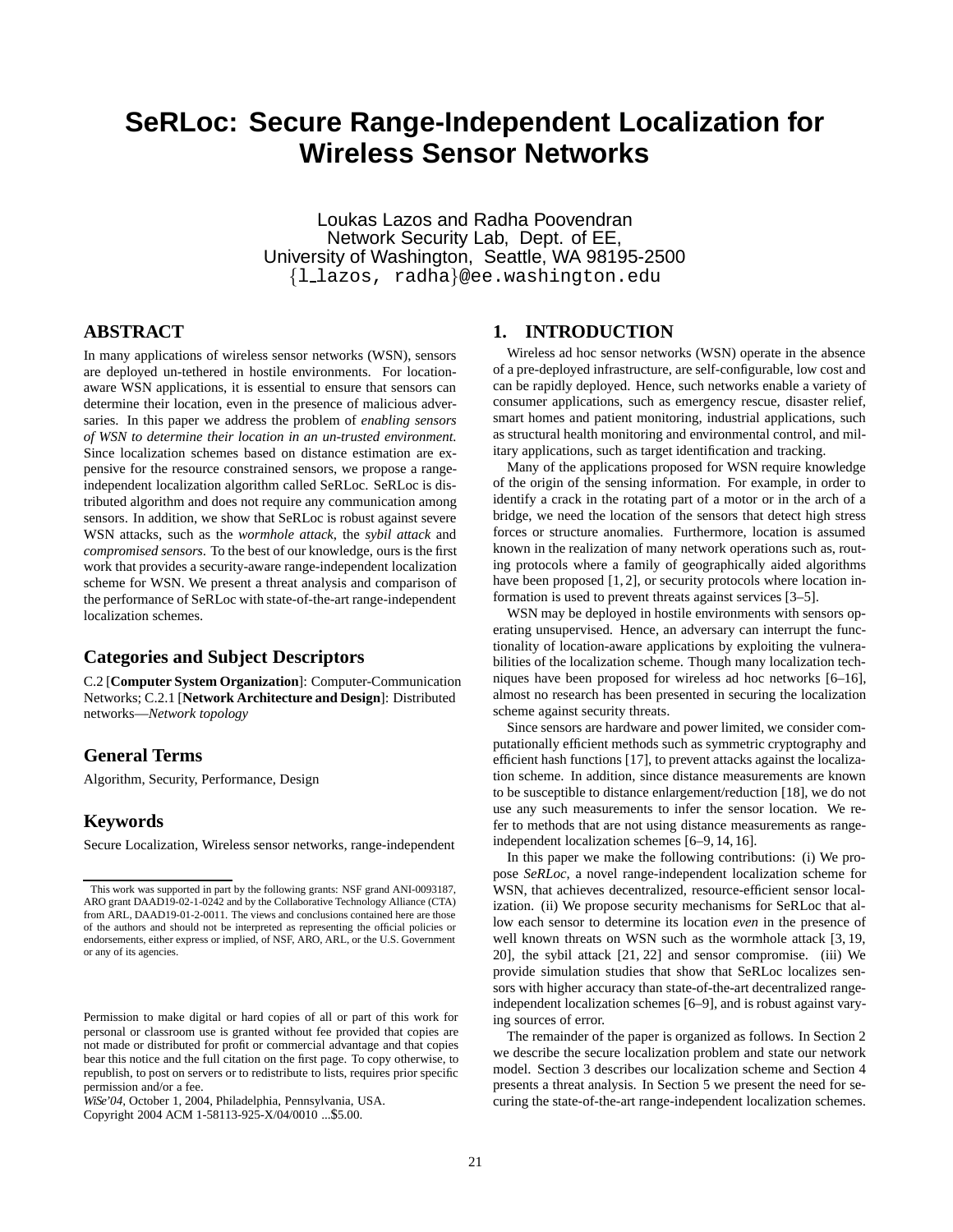In Section 6 we present related work. In Section 7 we evaluate the performance of SeRLoc compared to other range-independent localization schemes. Section 8 presents our conclusions.

# **2. PROBLEM STATEMENT & NETWORK MODEL**

# **2.1 Problem Statement**

We study the problem of *enabling nodes of a wireless sensor network to determine their location even in the presence of malicious adversaries.* This problem will be referred to as *Secure Localization*. Note that secure localization is a different problem from verifying the location claim of a sensor, known as location verification [23, 24]. Location verification is not addressed in this paper. We consider secure localization in the context of the following design goals: (a) decentralized implementation, (b) resource efficiency, and (c) robustness against security threats.

# **2.2 Network Model**

**Network generation:** We assume that the network consists of a set of sensor nodes  $N$  of unknown location and a set of specially equipped nodes L we call *locators*, with known location and orientation. Locators' position can be acquired through GPS receivers<sup>1</sup> [25]. We assume that all network nodes are deployed randomly in a specific network region of area A.

The random deployment of the network nodes can be modeled as a *spatial homogeneous Poisson point process* [26]. The random placement of the locators with a density  $\rho_L = \frac{|L|}{\mathcal{A}} (|\cdot|)$  denotes the cardinality of a set) is equivalent to a sequence of events following a cardinality of a set) is equivalent to a sequence of events following a homogeneous Poisson point process of rate  $\rho_L$ . Given that L events occur in area  $A$ , these events are uniformly distributed within  $A$ . The random deployment of sensors with a density  $\rho_s = \frac{|N|}{\mathcal{A}}$ , is equivalent to a random sampling of the 4 with rate  $\rho$  [26] equivalent to a random sampling of the A with rate  $\rho_s$  [26].

Let  $LH_s$  denote the set of locators heard by a sensor s. The probability that s hears exactly k locators  $P(|LH_s| = k)$  is equal to the probability that  $k$  locators are deployed within an area of size  $\pi R^2$ , where R is the locator-to-sensor communication range. Since locators deployment follows a spatial Poisson process (randomly deployed in a specific area):

$$
P(|LH_s| = k) = \frac{(\rho_L \pi R^2)^k}{k!} e^{-\rho_L \pi R^2}.
$$
 (1)  
Using (1), we compute the probability that *every* sensor hears *at*

*least* k locators. The random sensor deployment implies statistical independence in the number of locators heard by each sensor and hence:

$$
P(|LH_s| \ge k, \forall s \in N) = P(|LH_s| \ge k)^{|N|}
$$
  
=  $(1 - P(|LH_s| < k))^{|N|}$  (2)  
=  $(1 - \sum_{i=0}^{k-1} \frac{(\rho_L \pi R^2)^i}{i!} e^{-\rho_L \pi R^2})^{|N|}.$ 

**Antenna model:** Sensors are assumed to be equipped with omnidirectional antennas having a sensor-to-sensor communication range  $r$ . Locators are assumed to be equipped with sectored antennas with M sectors. We assume a directivity gain  $G(M)$  and an idealized angular reception [27]. However, the ideal sector assumption is relaxed during our security evaluation and simulation study, where we consider imperfect sectorization. We assume that locators transmit with higher power than sensors and hence have a locator-to-sensor communication range of  $R>r$ . Due to the directivity of the locators' antennas, and the higher locator transmitting power, the locator-sensor link is asymmetric. The sensor-to-locator communication range is  $d = rG^{\frac{1}{2}}$ , where  $\gamma$  is the signal attenuation factor [27]. We also assume that locators can simultaneously tion factor [27]. We also assume that locators can simultaneously transmit in all their antenna sectors.

Note that to achieve a communication range ratio  $\frac{R}{r}$ , locators need to transmit with power  $P_L = \left(\frac{R}{r}\right)^{\gamma} (P_s/G)$ , where  $P_s$  is the sensor transmitting nower. Given that sensors are very low nower sensor transmitting power. Given that sensors are very low power devices, the higher transmit power assumption on the locator side is a reasonable one. A typical sensor has a communication range from 3  $\sim 30m$  with a transmission power of  $P_s = 0.75mW$  [28]. Hence, guards needs to transmit with a power  $P_g = 75mW$  to achieve a communication range ratio  $\frac{R}{r} = 10$  when  $\gamma = 2$  even without the use of directional antennas without the use of directional antennas.

**Network initialization:** We assume that sensors and locators can be pre-loaded with cryptographic quantities before deployment.

**Attacks not addressed:** In this paper we do not consider attacks against the physical layer such as frequency jamming. Spread spectrum [31] and coding [32] is known to be an efficient mechanism to shield the physical layer against jamming attacks. Also, we do not consider any attack against the Medium Access Control (MAC) protocol that may lead to a denial-of-service (DoS). *We also assume that locators are trusted and cannot be compromised by an adversary.* Dealing with compromised locators is an on-going work.

# **SERLOC: A SECURE LOCALIZATION SCHEME**

In this Section we describe how our SEcure Range-independent LOCalization scheme (*SeRLoc*) enables sensors to determine their location based on beacon information transmitted by the locators, and present the security mechanisms that protect the location computation, in the presence of malicious adversaries.

# **3.1 Location Determination**

In SeRLoc, sensors determine their location based on the beacon information transmitted by the locators. Figure 1 illustrates the idea of the scheme. Each locator transmits different beacons at each antenna sector with each beacon containing, (a) the locator's coordinates, (b) the angles of the antenna boundary lines, with respect to a common global axis.

If a sensor hears a beacon transmitted at a specific antenna sector of a locator  $L_i$ , it has to be included within that sector. Given that sensors know the locators' communication range  $R$  a priori, and acquire the locator's coordinates and sector boundary lines through the beacons, they can identify the region within which they reside by computing the overlap between all the sectors that they hear. Each sensor determines its location as the center of gravity (CoG) of the overlapping region computed via the beacon information. The CoG is the least square error solution given that a sensor can lie with equal probability at any point of the overlapping region.

In Figure 1(a), sensor s is able to hear locators  $L_1 \sim L_4$ . Sensor s determines its position by executing a four step algorithm. In *Step 1*, the sensor collects the beacons from all locators it can hear. In *Step 2*, it determines an approximate search area within which it is located based on the coordinates of the locators heard. In *Step 3*, it computes the overlapping antenna sector region using a majority vote scheme. In *Step 4*, it determines its location as the center of gravity of the overlapping region. We now describe all four steps in detail.

<sup>&</sup>lt;sup>1</sup>Though GPS signals can be spoofed, knowledge of the coordinates of several nodes is essential to achieve any kind of node localization.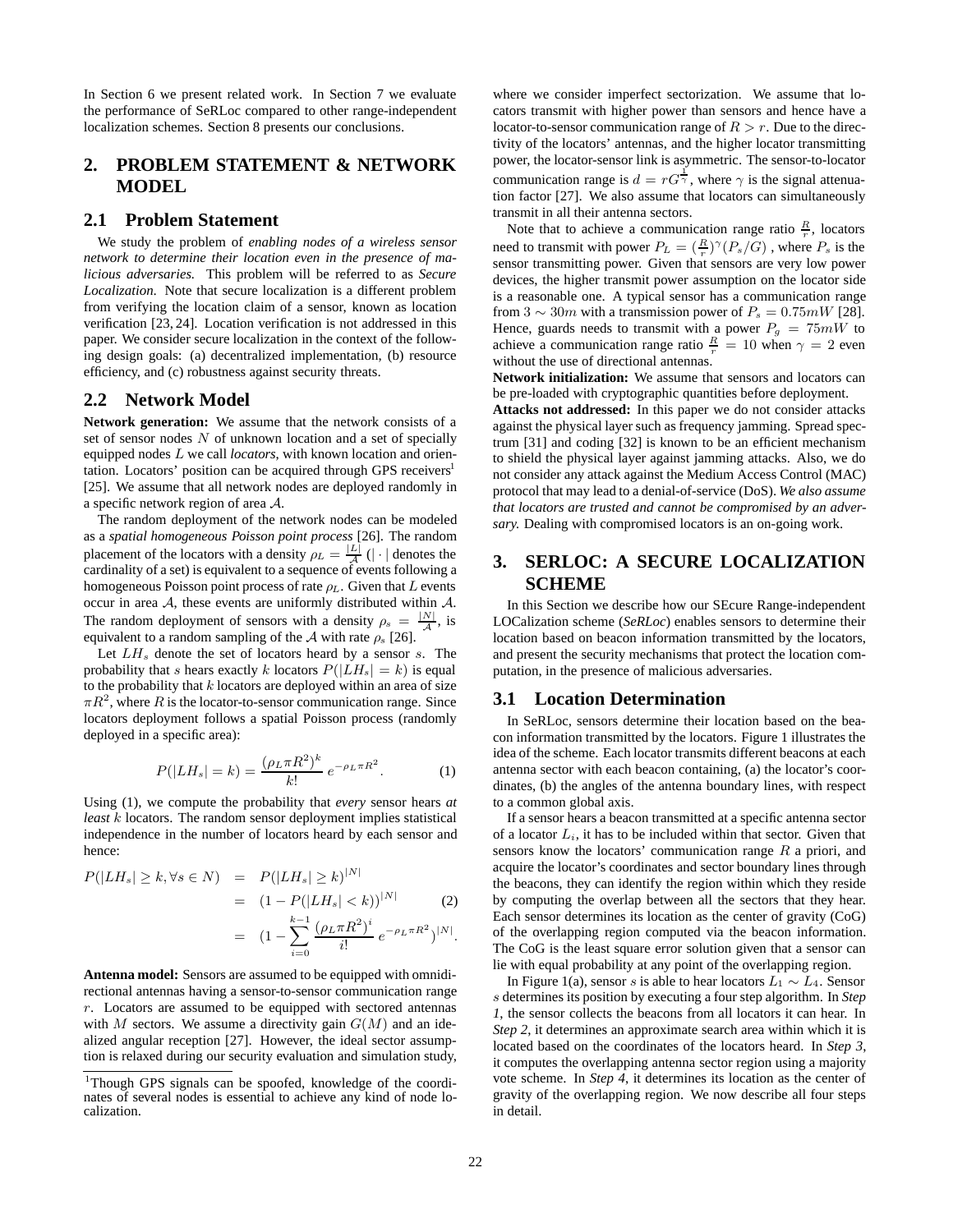

**Figure 1: (a) Locators** L<sup>1</sup> − L<sup>4</sup> **transmit beacons at each sector. Sensor** s **estimates its location as the Center of Gravity** CoG **of the overlapping region of the sectors that include it. (b) Step 2: determination of the search area, a rectangular area of size less than**  $R^2$ , **(c) a rectangular area of size greater than**  $R^2$ .



**Figure 2: (a) Step 3: Grid-sector test for a point** g **of the search area. (b) Steps 3,4: Placement of a grid of equally spaced points in the search area, and the corresponding grid score table. The sensor estimates its position as the centroid of all grid points with the highest score.**

- *Step 1:* **Locators heard**: The sensor collects information from all the locators that it can hear. A sensor s with coordinates  $(x_s, y_s)$ can hear all locators  $LH_s$  with coordinates  $(X_i, Y_i)$  that lie within a circle of radius R, centered at  $(x_s, y_s)$ .

$$
LH_s = \{ ||s - L_i|| \le R, \quad i = 1 \dots |L| \}.
$$
 (3)

- *Step 2:* **Search area**: The sensor computes a search area where it will attempt to locate itself. Initially, the sensor finds the minimum  $X_{min}$ ,  $Y_{min}$  and maximum  $X_{max}$ ,  $Y_{max}$  locator coordinates form the set  $LH_s$ .

$$
X_{min} = \min_{L_i \in LH_s} X_i, \quad X_{max} = \max_{L_i \in LH_s} X_i,
$$
  

$$
Y_{min} = \min_{L_i \in LH_s} Y_i, \quad Y_{max} = \max_{L_i \in LH_s} Y_i.
$$
 (4)

Observe in Figure  $1(b)$  that if sensor s can hear locator i with coordinates  $(X_{min}, Y_i)$ , s has to be located *left* from the vertical boundary of  $(X_{min} + R)$ . Similarly, s has to be located *right* from the vertical boundary of  $(X_{max} - R)$ , *below* the horizontal boundary of  $(Y_{min} + R)$ , and *above* the horizontal boundary of  $(Y_{max} - R)$ .

The dimensions of the rectangular search area are  $(2R-d_x)x(2R-\frac{1}{2}x)$  $d_y$ ) where  $d_x$ ,  $d_y$  are the horizontal distance  $d_x = X_{max} - X_{min}$ 2R and the vertical distance  $d_y = Y_{max} - Y_{min} \leq 2R$ , respectively. In Figure 1(b), the search area is  $A_s < R^2$ , since  $d_x > R$ and  $d_y > R$ . In Figure 1(c),  $d_x < R$  and  $d_y < R$ , and hence,  $A_s > R^2$ .

- *Step 3:* **Overlapping region-Majority vote**: In Step 3, sensors determine the overlapping region of all sectors. Since it would be computationally expensive for each sensor to attempt to analytically determine the overlapping region, based on the line intersections, we employ a grid scoring system that defines the overlapping region based on majority vote. A grid scoring scheme was also used in [6], though the grid was placed at a fixed region around the sensor, regardless of the positions of the locators.

**Grid score table:** The sensor places a grid of equally spaced points within the rectangular search area as shown in Figure 2(b). To determine the overlapping area, the sensor keeps a score for every grid point in a grid score table. Initially, all grid points have a zero score. If a point is included in a sector according to a *gridsector test* described below, the sensor increments its score by one. If not, its score does not change. This process is repeated for all locators heard  $LH_s$ , for the same grid. The overlapping region is defined by the points that have the highest score in the grid. In Figure 2(b), we show the grid score table and the overlapping region according to the highest scoring points.

Note that due to the finite grid resolution, the use of grid points for the definition of the overlapping region induces error in the calculation. The resolution of the grid can be increased to reduce the error at the expense of energy consumption due to the increased processing time.

Grid-sector test: Let the coordinates of a grid point g be denoted as  $(x_g, y_g)$ . Point g is included in a sector of angles  $[\theta_1, \theta_2]$ originating from locator  $L_i : (X_i, Y_i)$  if it satisfies two conditions:  $(C_1)$ : q has to lie within the communication range of  $L_i$ ,

 $(C_2)$ : The angle  $\phi$  of the line connecting  $L_i$  and g, has to lie within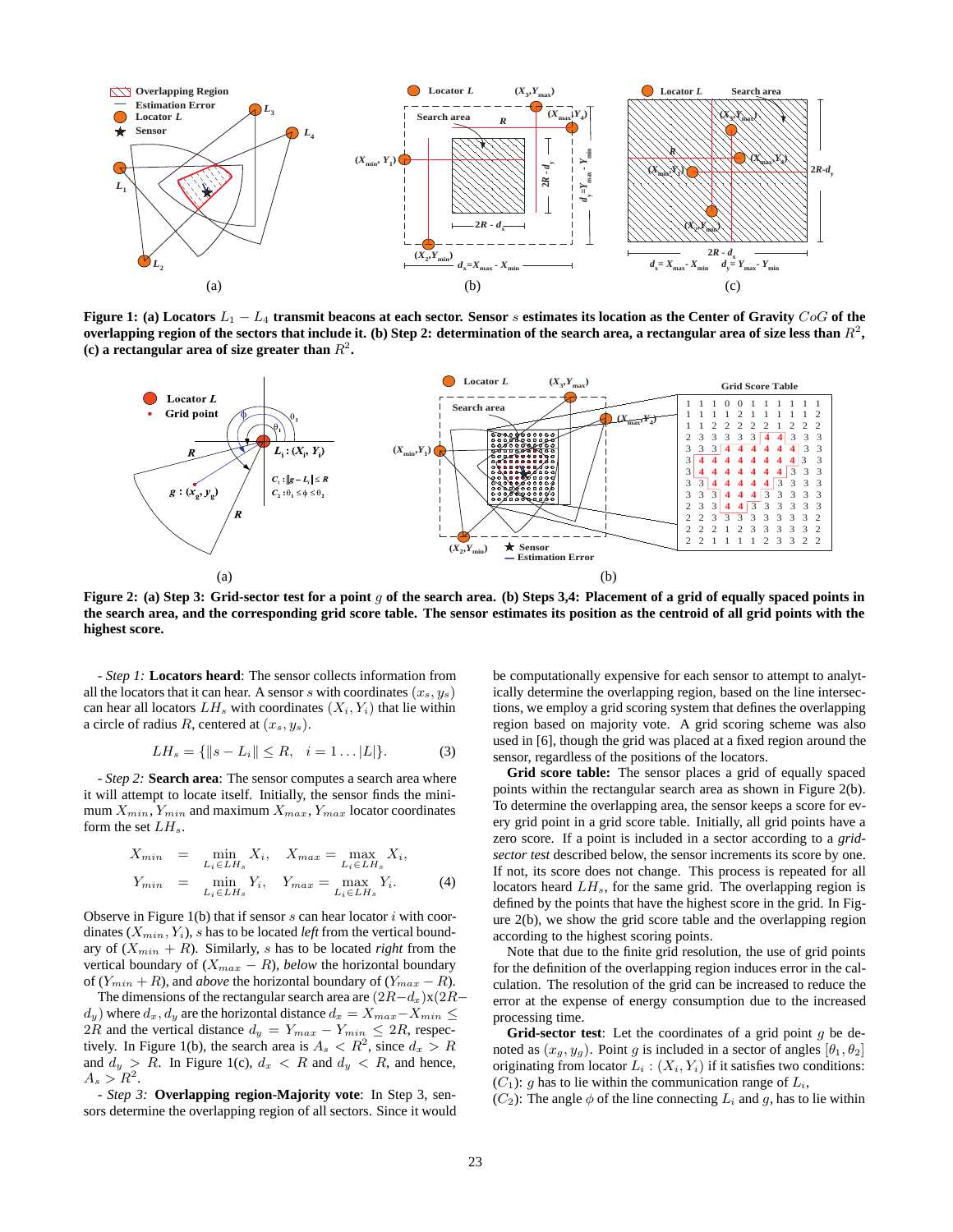$[\theta_1, \theta_2]$ .

$$
C_1: \|g - L_i\| \le R
$$
,  $C_2: \theta_1 \le \phi \le \theta_2$ . (5)

Note that the sensor *do not have to* perform any angle-of-arrival (AOA) measurements. Both the coordinates of the locators and the grid points are known, and hence the sensors can analytically calculate  $\phi$ . In Figure 2(a), we illustrate the grid-sector test, with all angles measured with reference to axis  $y = 0$ .

- *Step 4:* **Location estimation**: The sensor determines its location as the centroid of all the grid points that define the overlapping region (highest score in the grid):

$$
\tilde{s} : (x_{est}, y_{est}) = \left(\frac{1}{n} \sum_{i=1}^{n} x_{gi}, \frac{1}{n} \sum_{i=1}^{n} y_{gi}\right),
$$
 (6)

where  $n$  is the number of grid points of the overlapping region.

# **3.2 Security Mechanisms of SeRLoc**

We now describe the security mechanisms of SeRLoc that enable the secure location computation.

**Encryption:** To protect the localization information, we encrypt all beacons transmitted from locators. Since sensors are constrained in both computational power and energy resources, we do not consider asymmetric key cryptography solutions. Instead, sensors and locators share a global symmetric key  $K_0$ , pre-loaded before deployment.

In addition, every sensor s shares a symmetric pairwise key  $K_s^{L_i}$ with every locator  $L_i$ , also pre-loaded. Since the number of locators deployed is relatively small, the storage requirement at the sensor side is within the storage constraints (a total of  $|L|$  keys). For example, mica motes [28] have 128Kbytes of programmable flash memory. Using 64-bit RC5 [29] symmetric keys and for a network with 200 guards, a total of 1.6Kbytes of memory is required to store all the symmetric pairwise keys of the node with all the guards. In order to save storage space at the locator side (locators would have to store |N| keys), the pairwise key  $K_s^{L_i}$  is derived by a master key  $K_{L_i}$ , using a pseudo-random function [30] h and the unique sensor  $Id_i: K_s^{L_i} = h_{K_{L_i}}(Id_i)$ . Hence, given an  $Id_i$ , a locator can compute its pairwise key with a sensor whenever needed, without having to store any pairwise keys.

**Locator ID authentication:** The use of a shared symmetric key does not identify the source of the messages that each sensor hears. Hence, in the absence of additional security features, a malicious sensor may impersonate multiple locators. To prevent sensors with access to the shared key  $K_0$ , from injecting false localization information into the network, we require sensors to authenticate the source of the beacons *using collision-resistant hash functions*.

We use the following scheme based on *efficient one-way hash* chains [33], to provide locator ID authentication<sup>2</sup>. Each locator  $L_i$  has a unique password  $PW_i$ . The password is blinded with the use of a *collision-resistant* hash function such as MD5 [17]. Due to the collision resistance property, it is computationally infeasible for an attacker to find a value  $PW_i$ , such that  $H(PW_i)$  =  $H(PW_i)$ ,  $PW_i \neq PW_j$ . The hash sequence is generated using the following equation:

$$
H^{0} = PW_{i}, \ H^{i} = H(H^{i-1}), \ i = 1, \cdots, n,
$$

with *n* being a large number and  $H^0$  never revealed to any sensor. Each sensor is pre-loaded with a table containing the Id of each locator and the corresponding hash value  $H^{n}(PW_i)$ . For a network with 200 guards, we need 8 bits to represent node Ids. In addition, hash functions such as MD5 [17] have a 128-bit output. Hence, the storage requirement of the hash table at any node is only 3.4Kbytes. To reduce the storage needed at the locator side, we can employ an efficient storage/computation method for hash chains of time/storage complexity  $\mathcal{O}(\log^2(n))$  and compute any hash chain values when needed [34]. We now describe how the hash values authenticate the locator's ID.

Assume that a locator  $L_i$  wants to transmit its first beacon. Initially, sensors only know the hash value  $H^n(PW_i)$ . The locator includes  $(H^{n-1}(PW_i), j)$  in the beacon transmission, with the index  $j = 1$  (first hash value published). Every sensor that hears the beacon can authenticate the locator ID only if  $H(H^{n-1}(PW_i)) =$  $H^n(PW_i)$ . After verification, the sensor replaces  $H^n(PW_i)$  with  $H^{n-1}(PW_i)$  in its memory and increases the hash counter by one, so as to perform only one hash operation in the reception of a second message from the same locator  $L_i$ . The index j is included in the beacons, so that sensors can re-synchronize with the current published hash value, in case of loss of some intermediate hash values. The beacon of Locator  $L_i$  has the following format:

$$
L_i: \{ (X_i,Y_i) \mid \mid (\theta_1,\theta_2) \mid \mid (H^{n-j}(PW_i)),j \}_{K_0},
$$

where  $\|$  denotes the concatenation operation and  $\{m\}_K$  denotes the encryption of message  $m$  with key  $K$ . Note that our location Id authentication does not prevent the replay of a message that originated from a locator. However, it allows a sensor to ensure that the message was generated by a locator. We will show that this condition is sufficient to secure our localization scheme against possible attacks.

## **4. THREAT ANALYSIS**

In this Section we show that SeRLoc is resilient to severe types of attacks such as the wormhole attack [3,19,20], the sybil attack [21, 22] and compromised sensors. *Note that our goal is not to prevent the attacks that may be harmful in many network protocols, but to allow sensors to determine their location, even in the presence of such attacks.*

#### **4.1 The Wormhole Attack**

**Threat model:** To mount a wormhole attack, an attacker initially establishes a direct link between two points in the network. We will refer to the attacker's link as *wormhole link*. Once the wormhole link is established, the attacker eavesdrops messages at one end of the link, referred as the *origin point*, tunnels them through the wormhole link and replays them at the other end, referred as the *destination point*. The wormhole attack is very difficult to detect, since it can be launched without compromising any host, or the integrity and authenticity of the communication [3, 19, 20].

**Existing solutions:** The authors in [3] describe a solution for the wormhole attack, based on geographical and temporal packet leashes. The use of geographical leashes assumes known node location, and hence is not adequate for securing a localization algorithm. The use of temporal leashes requires all nodes to have tightly synchronized clocks and demands computational power which, according to the authors, is beyond the capability of sensors [3]. The authors in [19, 37] propose a defense against wormholes based on measuring the time of flight of a message in a challenge-reply scheme. Such a solution assumes that sensors are able to perform time measurements of nanosecond precision and hence, requires very accurate clocks at each sensor. In addition, distance estimates based on time of flight are sensitive to distance enlargement errors.

 $2$ Hash chains have been widely used to authenticate the source of a message in many applications including wireless ad hoc networks [35, 36].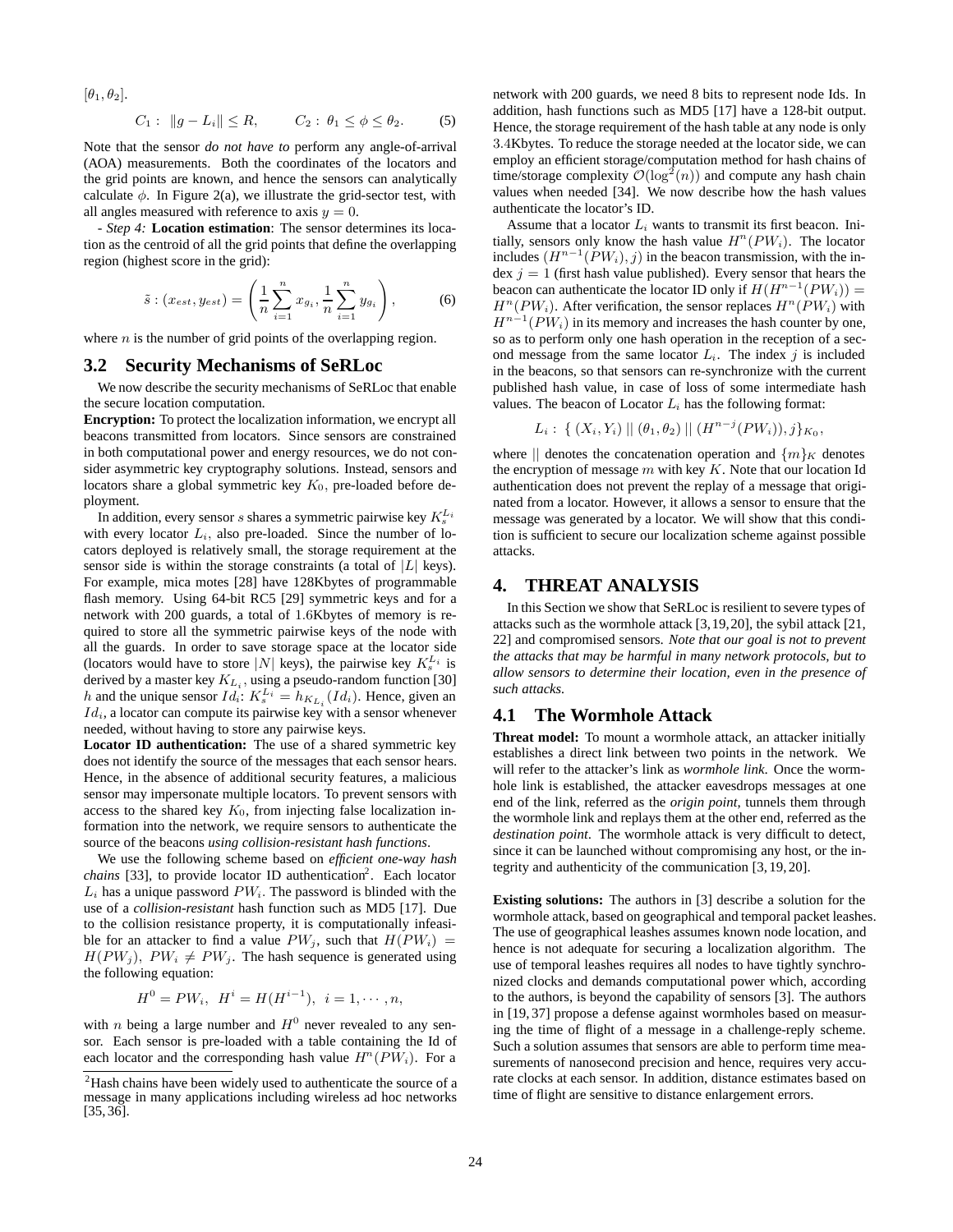

**Figure 3: (a) Wormhole attack: An attacker records beacons in area** B**, tunnels them via the wormhole link in area** A **and rebroadcasts them. (b) Sector uniqueness: a sensor** s **cannot hear two sectors from the same locator. (c) Communication range violation: a sensor cannot hear two locators that are more than** 2<sup>R</sup> **apart.**

**Wormhole attack against SeRLoc:** In the case of SeRLoc, an attacker records the beacons transmitted from locators at the origin point and replays them at the destination point, thus providing false information about the locators heard in a specific neighborhood. In Figure 3(a), an attacker records beacons at region  $B$ , tunnels them via the wormhole link in region  $A$  and replays them, thus leading sensor s to believe that it can hear locators  $\{L_1 \sim L_8\}$ .

**Detecting wormholes:** We now show how a sensor can detect a wormhole attack using two properties of SeRLoc.

1. *Sector uniqueness property:* If an attacker replays a transmission of a locator  $L_i$  that is directly heard to sensor s, the sensor can detect the attack using the sector uniqueness property. The attacked sensor will detect that it is infeasible to hear two sectors of a single locator<sup>3</sup> (replay of the same sector is of no use to the attacker). The beacon of  $L_i$  directly heard to sensor s will reach s earlier than any replay, assuming that the locator transmits in all sectors simultaneously. In addition, the sensor will acquire the latest published value of the hash chain of  $L<sub>i</sub>$  through the direct link. Hence, any replay containing an already published hash value will not be authenticated.

In Figure 3(b),  $A_s$  denotes the area where locators heard to sensor s can reside (circle of radius R centered at s),  $A_0$  denotes the area where locators heard at the origin point of the attack can reside (circle of radius R centered at O) and  $A_c$  denotes the common area  $A_c = A_s \cap A_o$ . The detection probability  $P(SU)$  due to the sector uniqueness property is equal to the probability that at least one locator lies within an area of size  $A_c$ . Using equation (2) from Section 2.2,

$$
P(SU) = P(|LH_{A_c}| \ge 1) = 1 - P(|LH_{A_c}| = 0)
$$
  
= 1 - e<sup>- $\rho$ L A<sub>c</sub></sup>, (7)

where  $LH_{A_c}$  denotes the set of locators heard by sensor s that lie inside area  $A_c$ . In Figure 4(a), we show the detection probability  $P(SU)$  for locator densities  $\rho_L$ , for distances  $0 \leq ||s - O|| \leq$ 3R, normalized over R, and for  $\frac{R}{r} = 10$ . We observe that if  $\ln s = O\left(\frac{R}{r}\right) > 2R$  the sector uniqueness property cannot be used  $||s - O|| \geq 2R$ , the sector uniqueness property cannot be used to detect a wormhole attack  $(P(SU) = 0)$ .

2. *Communication range violation property:* Every locator directly heard to a sensor  $s$  is less than  $R$  units away from  $s$  as stated by (3), i.e.  $||s - L_i|| < R$ ,  $\forall L_i \in LH_s$ . Hence, two locators  $L_i, L_j \in LH_s$ , heard to s, cannot be more than  $2R$  apart, i.e.  $||L_i - L_j|| \leq 2R$ . If the sensor hears two locators for which the communication constraint is violated, i.e.  $||L_i - L_j|| > 2R$ , it detects that is under attack.

We now compute the detection probability  $P(CR)$  due to the communication range violation property. Consider Figure 3(c), where  $||s - O|| = 2R$ . If any two locators within  $A_s$ ,  $A_o$  have a distance larger that 2R the attack is detected. Though  $P(CR)$  is not easily computed analytically, we can derive a lower bound on  $P(CR)$  as follows: consider the event where there is at least one locator in the shaded area  $A_i$  (the vertical lines defining  $A_i$ ,  $A_j$ , are perpendicular to the line connecting s, O) and at least one locator in the shaded area  $A_i$ . If such an event occurs, then  $||L_i - L_j|| > 2R$ and the attack is detected. Hence,

$$
P(CR) = P(||L_i - L_j|| > 2R)
$$
  
\n
$$
\geq P(CR \bigcap (|LH_{A_i}| > 0 \cap |LH_{A_j}| > 0))
$$
 (8)  
\n
$$
= P(CR | (|LH_{A_i}| > 0 \cap |LH_{A_j}| > 0))
$$

$$
P(|LH_{A_i}| > 0 \cap |LH_{A_j}| > 0)
$$
\n<sup>(9)</sup>\n
$$
P(|LH_{A_i}| > 0 \cap |LH_{A_j}| > 0)
$$
\n<sup>(10)</sup>

$$
= P(|LH_{A_i} > 0| \cap |LH_{A_j} > 0|)
$$
\n
$$
= (1 - P(|LH_{A_i}| = 0))(1 - P(|LH_{A_j}| = 0))
$$
\n(10)

$$
= (1 - e^{-\rho_L A_i})(1 - e^{-\rho_L A_j}), \qquad (11)
$$

where (8) follows from the fact that the probability of the intersection of two events is always less or equal to the probability of one of the events, (9) follows from the definition of the conditional probability, (10) follows from the fact that when  $LH_{A_i} > 0$  and  $LH_{A_i} > 0$ , we always have a communication range violation  $(P(CR|||LH_{A_i}|>0 \cap |LH_{A_j}|>0)) = 1$ , and (11) follows<br>from (2) It can be proven that the lower bound on  $P(CR)$  is maxfrom (2). It can be proven that the lower bound on  $P(CR)$  is maximized when  $A_i^* = \max_i \{A_i\}$  subject to the constraint  $A_i = A_j$ .<br>In Figure 4(b), we show the lower bound on  $P(CR)$  by setting In Figure 4(b), we show the lower bound on  $P(CR)$ , by setting  $A_i^* = \max_i \{A_i\} \ni A_i = A_j.$ <br>3 Detection probability P

3. *Detection probability*  $P_{det}$ : By combining the two detection techniques, we compute a lower bound on the detection probability  $P_{det}$  of a wormhole attack as:

$$
P_{det} = P(SU \cup CR)
$$
  
=  $P(SU) + P(CR) - P(SU)P(CR)$   
 $\geq (1 - e^{-\rho_L A_c}) + (1 - e^{-\rho_L A_i^*})^2 - (12)$   
 $(1 - e^{-\rho_L A_c})(1 - e^{-\rho_L A_i^*})^2,$  (13)

<sup>&</sup>lt;sup>3</sup>We treat multipath effects and imperfect sectorization as replay attacks and execute the location resolution algorithm to be presented, to determine the sensor location.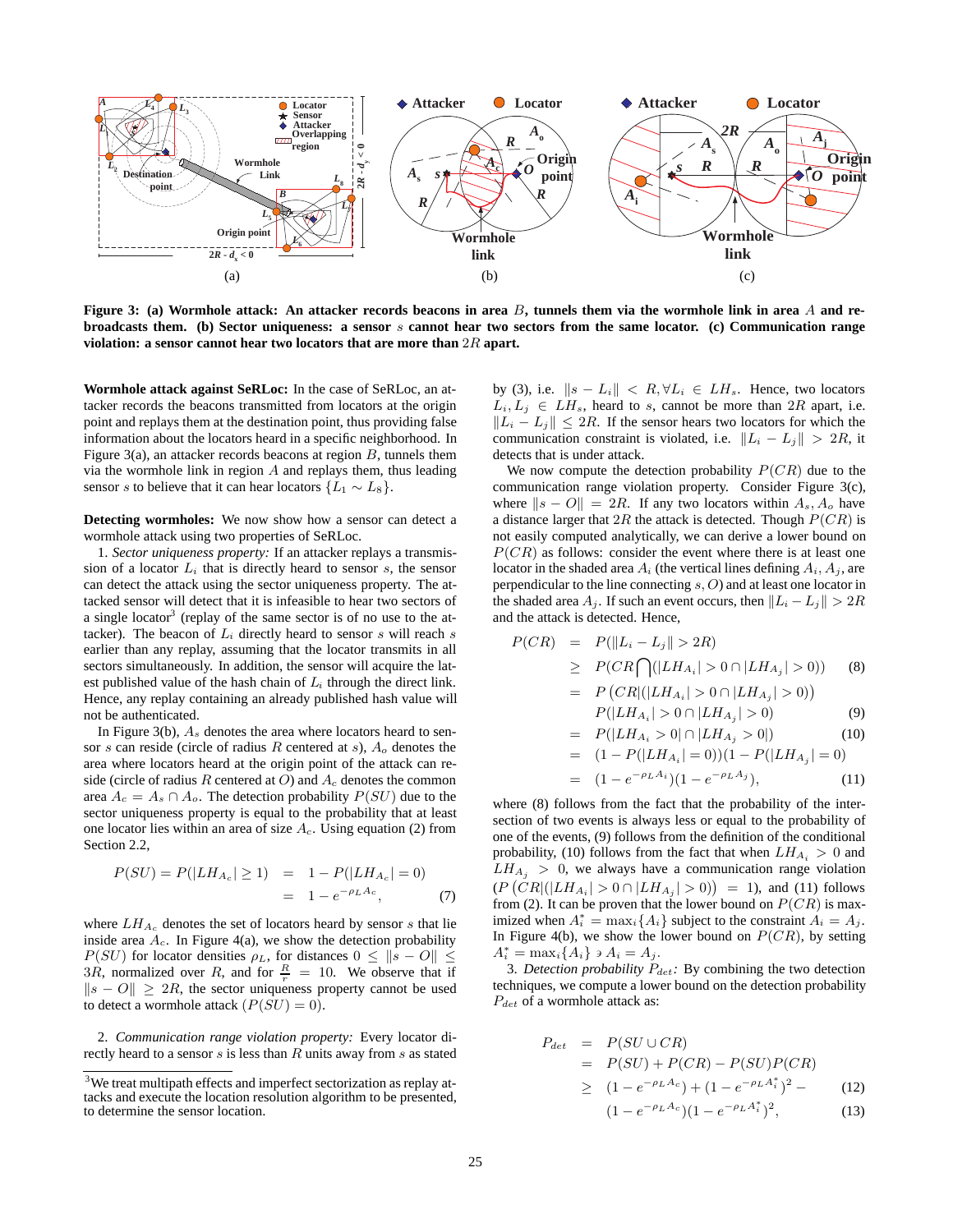

**Figure 4: Wormhole detection probability for**  $\frac{R}{r} = 10$  based on, (a) sector uniqueness:  $P(SU)$ , (b) communication range violation,<br>a lower bound on  $P(CR)$  (c) Wormhole detection probability  $P_L$  (Z axis ranges from **a** lower bound on  $P(CR)$ . (c) Wormhole detection probability  $P_{det}$  (Z axis ranges from [0.9, 1]). (d) Probability that all sensors have **a bi-directional link with at least one locator for** <sup>r</sup> = 4**.** <sup>G</sup> **denotes the antenna directivity.**

where (12), follows from the fact that  $A_c$ ,  $A_i^*$ ,  $A_j$  do not overlap, and (13) follows from (7), (11). In Figure 4(c), we show the lower bound on  $P_{det}$  for  $R \in [0, 4R]$ , based on (13). For values of  $R > 4R$ ,  $P_{det} = P_{det}(4R)$ , since  $A_i = A_j = \pi R^2$ . Note that the lowest detection probability is  $P_{det} \geq 99.48\%$ , attained at  $\rho_L = 0.01$ . From Figure 4(c), we observe that a wormhole attack is detected with a probability very close to unity.

**Location resolution algorithm:** Although a wormhole can be detected using one of the two detection mechanisms, it creates location ambiguity to the sensor. To resolve the location ambiguity a sensor under attack executes the *Attach to Closer Locator Algorithm* (ACLA).

Assume that a sensor authenticates a set of locators  $LH_s$ , but detects that it is under attack. Initially, the sensor computes the rectangle A defined by the intersection of the lines in (4). The sensor places a point grid within A and performs the grid point test to acquire the grid score table (Step 2 of SeRLoc). Then, using the grid score table, it identifies disjoint regions  $D_i$  that score higher than a threshold  $th$ . The threshold  $th$  is a design parameter determined in relation to the locator density  $\rho_L$ . For all regions  $D_i$  the sensor computes the  $CoG_i$  and identifies the locators  $L_i \in LH_s$ closest to each  $CoG_i$ . For each  $L_i$  the sensor encrypts a nonce  $\eta_i$ , with the pairwise key  $K_s^{L_i}$ , concatenates its  $Id_s$  and buffers the message. Once, all messages have been created, the sensor broadcasts them sequentially and awaits for the first authentic reply. The sensor identifies the locator  $L_i$  closest to it by the first reply, and determines its location as  $CoG'_{i}$  of the region  $D'_{i}$ , closest to  $L'_{i}$ .

#### **Attach to Closer Locator Algorithm (ACLA)**

1.  $A: \{X \geq X_{min}, X \leq X_{max}, Y \geq Y_{min}, Y \leq Y_{max}\}.$ 2. Place a point grid in A and execute the grid score test. 3. Compute  $CoG_i \,\forall D_i$  with score  $\geq th$ . 4.  $\forall D_i$ , find  $L_i^* \in LH_s$  $L_i^* = \min \|L_i - CoG_i\|.$ 5.  $\forall L_i^*$ , broadcast  $\{\eta_i || q\}_{K_s^L}^* || Id_s$ . 6. Identify  $L'_i \in L^*$  that replies first with the correct nonce. 7. Sensor location:  $CoG'_{i}$  of the region corresponding to  $L'_{i}$ .

Note that in Step 5 of ACLA, the messages sent to different locators have a time difference up to  $(k-1)T_s$ , where  $T_s$  is the message transmission time and  $k$  is the total number of messages transmitted. To account for the time difference we propose the following enhancement. The sensor attaches to each message a sequence number  $q$ . The sequence number indicates the reverse order by which the encrypted messages are transmitted. The first message has a sequence number  $q = k - 1$ , while the last message has a sequence number  $q = 0$ . Locators that hear the sensor's message, wait for a  $q * T_s$  time before they reply with the nonce  $\eta_i$ .

By adding transmission delay at the locator side, we compare messages transmitted at different times only based on their roundtrip time, without using any high accurate clocks to measure time of flight<sup>4</sup>.



**Figure 5:**  $T_s$  denotes transmission time,  $T_p(i)$  denotes the prop**agation time of one bit for**  $L_i$ **,**  $T_{rep}(i)$  **denotes the reply time for**  $L_i$  and  $T_{ar}(i)$  denotes the arrival time of reply  $T_{rep}(i)$ . Since  $||s - L_1|| > ||s - L_2||$ ,  $T_{ar}(1) > T_{ar}(2)$ .

In Figure 5, we assume that for the two locators  $L_1, L_2, ||s L_1 || > ||s - L_2||$  and hence,  $T_p(1) > T_p(2)$  where  $T_p(i)$  denotes the propagation time for one bit to arrive from s at locator  $L<sub>i</sub>$ . If the sensor starts transmitting the nonces at time  $T = 0$ , nonce  $\eta_1$  with sequence number  $q = 1$  arrives at  $L_1$  at time  $T_s + T_p(1)$ , while nonce  $\eta_2$  with  $q = 0$  arrives at  $L_2$  at time  $2T_s + T_p(2)$ . Locator  $L_1$ waits for  $qT_s = T_s$  time before replying, thus starting its reply at time  $T_{rep}(1) = 2T_s + T_p(1)$ , while  $L_2$  replies immediately at time  $T_{rep}(2) = 2T_s + T_p(2)$ , where  $T_{rep}(i)$  is the time when  $L_i$  replies. Since  $T_p(1) > T_p(2)$ , it follows that  $T_{rep}(1) > T_{rep}(2)$ . Hence, using our delay scheme the closest locator will always reply first independent on the transmission sequence of the nonces. In addition, since the closest locator replies first it is guaranteed that its message will arrive at s first with a time difference of  $2(T_p(1)-T_p(2))$  (we ignore any processing time which is equal to both locators). Note that if  $L_2$  is heard to s through a direct link and  $L_1$  is heard through a wormhole link,  $T_p(1) \gg T_p(2)$ .

<sup>&</sup>lt;sup>4</sup>Note that we have assumed that locators are trusted and have not been compromised by the attacker. In case of locator compromise a more elaborate algorithm involving multiple locators and a majority vote scheme can be employed at the expense of algorithmic complexity and higher number of locators needed.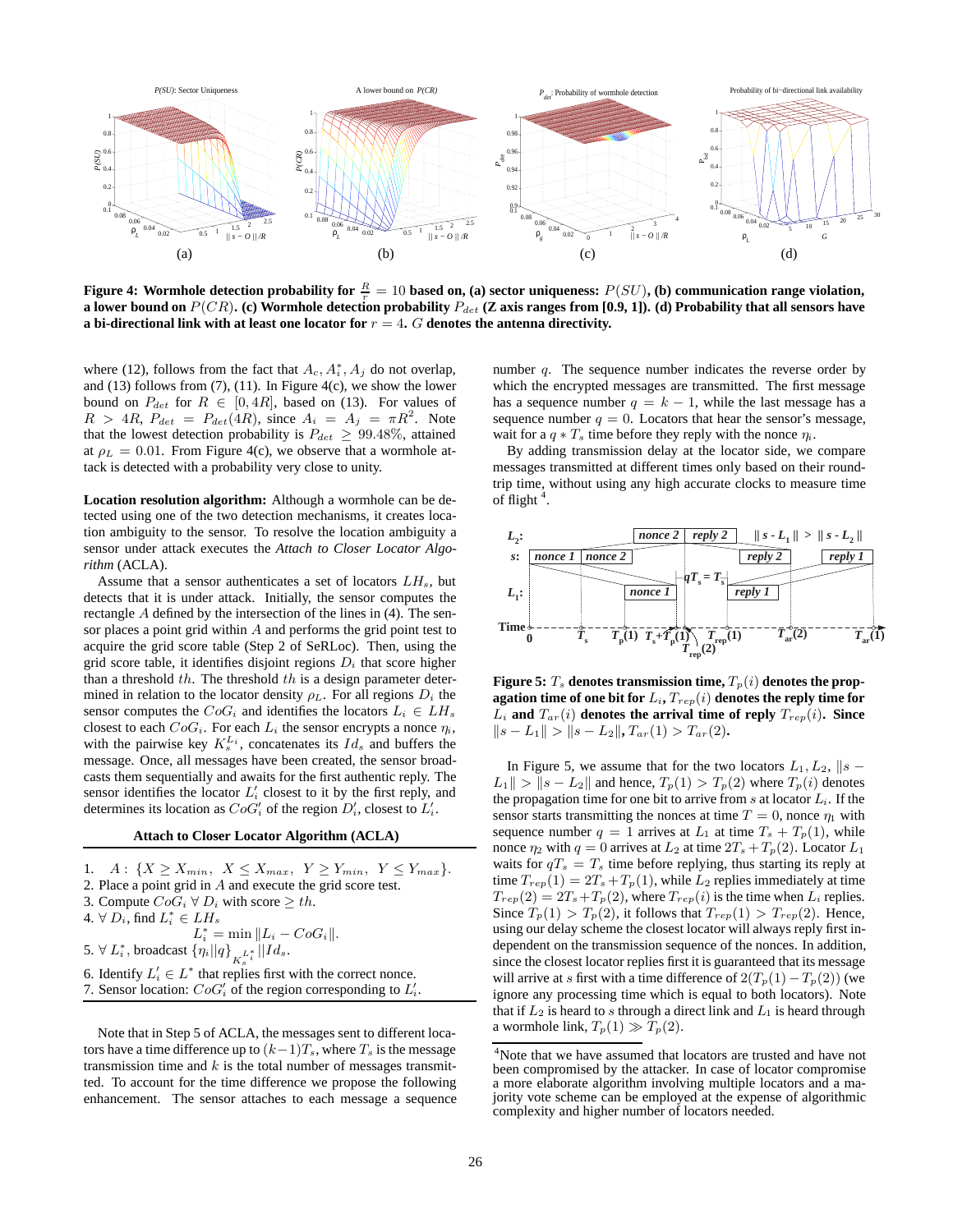To execute ACLA, a sensor must be able to communicate bidirectionally with at least one locator. The probability  $P_{s\rightarrow L}$  of a sensor having a bi-directional link with at least one locator can be computed as :

$$
P_{s \to L} = 1 - e^{-\rho_L \pi r^2 G^{\frac{2}{\gamma}}}.
$$
 (14)

The probability  $P_{bd}$  that *all* sensors can bi-directionally communicate with at least one locator is:

$$
P_{bd} = (1 - e^{-\rho_L \pi r^2 G^{\frac{2}{\gamma}}})^{|N|}.
$$
 (15)

In Figure 4(d), we plot  $P_{bd}$  vs. the locator density  $\rho_L$  and the antenna directivity G, for  $\frac{R}{r} = 10$ . From (15), we can properly choose  $\alpha_k G r$  so as every sensor has a hi-directional link with choose  $\rho_L$ ,  $G$ ,  $r$ , so as every sensor has a bi-directional link with at least one locator with probability very close to unity, and hence, resolve any location ambiguity.

#### **4.2 Sybil Attack and Compromised Sensors**

**Threat model:** In the sybil attack [21,22] an attacker impersonates multiple network entities by assuming their identities. Unlike the wormhole attack, in the sybil attack model the attacker is able to compromise the communication (gain access to the cryptographic quantities usually be compromising network entities), obtain multiple node identities and insert bogus information into the network. A solution for the sybil attack for WSN was recently proposed in [22].

**Sybil attack against SeRLoc** In SeRLoc, sensors do not rely on other sensors to compute their location. Hence, an attacker has no incentive to assume sensor identities. Similarly compromised sensors cannot directly impact the localization. An attacker can only affect the localization mechanism, if it successfully impersonates several locators.

To impersonate locators, an attacker has to compromise the global key  $K_0$  used by locators to transmit beacons. Once  $K_0$  has been compromised, the attacker can obtain published values of the hash chains of the locators it hears. Since the sensor always has the latest published values from the locators that it can directly hear, an attacker can only impersonate locators that are not directly heard by the sensor under attack. Using the acquired hash values not heard at the sensor under attack, the attacker can impersonate multiple locators, and create arbitrary beacon messages.

**Defense against the sybil attack:** Though we do not provide any mechanism to prevent an attacker from impersonating locators (except for the ones directly heard to a sensor), we can still determine the position of the sensor in the presence of a sybil attack, as long as the pairwise keys between the locators and sensors are not compromised. The sensor will detect ambiguity between its actual location and the location(s) indicated by the impersonated locators. Using the *location resolution algorithm* presented in the wormhole attack, the sensor can determine its actual location, since the closest locator to its actual position, will always reply first. The attacker has no way to decrypt the nonce, encrypted with the pairwise key, or encrypt any kind of reply. Hence, the sensor will successfully compute its location, assuming that locators are not compromised.

# **5. THREATS ON EXISTING LOCALIZA-TION SCHEMES**

We now provide examples of exploitation of the vulnerabilities of state-of-the-art range-independent localization schemes, that lead to incorrect location computation. Vulnerabilities for range-dependent schemes have been presented in [18]. Due to space limitation we

examine three popular schemes, Dv-hop [9], Amorphous localization [7] and APIT [6]

#### **5.1 Dv-hop and Amorphous localization**

In Dv-hop [9], following a strategy similar to distance vector routing, each node discovers the shortest path in number of hops to every other node. Reference points compute the average length of one hop, based on the hop count to other reference points, and flood the network with the hop estimate. Nodes use the hop size estimate and the number of hops to compute their distance to at least three reference points and perform triangulation to determine their location. Amorphous localization [7] employs a similar strategy with the exception of computing the average hop size offline through an approximate formula [38]. Dv-hop and Amorphous localization



**Figure 6: (a) Dv-hop, Amorphous localization (b) APIT localization test.**

face the same security threats as any distance vector routing protocol. Attacks against the distance vector routing protocols in a wireless ad hoc network have been documented in [19, 35, 39, 40].

As an example, consider a wormhole link between nodes  $s_1$  and  $s_7$  of Figure 6(a). Both  $s_1$  and  $s_7$  will assume false number of hops (two) to reference points  $L_1, L_3$ , respectively. In addition,  $L_1, L_3$ will make an incorrect estimate on the average hop size, when they acquire false hop count measurements. Nodes  $s_1$ ,  $s_2$  will compute a much smaller distance to reference points  $L_1, L_3$  and triangulation will provide a highly inaccurate position estimate.

# **5.2 APIT Localization**

In APIT localization [6], a sensor relies on neighbor sensor information to determine if it is located inside or outside a virtual triangle defined by three reference points called anchors. For example, in Figure 6(b), sensor s measures the power to three anchors  $A, B$ , C, and also gathers the measurements of all neighboring sensors  $1 \sim 4$ . If no neighbor of s is further from/closer (according to the power measurements) to all three anchors  $A, B, C$  simultaneously, s assumes that it is inside the triangle  $\triangle ABC$ . Otherwise, s assumes it is outside  $\triangle ABC$ . The sensor s repeats the APIT test for all 3-tuples of anchors heard, and estimates its position as the center of gravity of the overlapping region of the triangles for which the APIT test was positive (The sensor was inside the triangle).

Assume a wormhole link between s and node 5. Node five is further from all three anchors  $A, B, C$  and hence, the APIT test will indicate the s is outside  $\triangle ABC$ . In another attack a malicious sensor can fail an arbitrary number of APIT tests for its neighbors, by advertising false power levels and hence, critically increase the localization error.

From our examples it becomes evident that localization schemes need to be enhanced with security mechanisms to ensure the correct location determination in the presence of adversaries.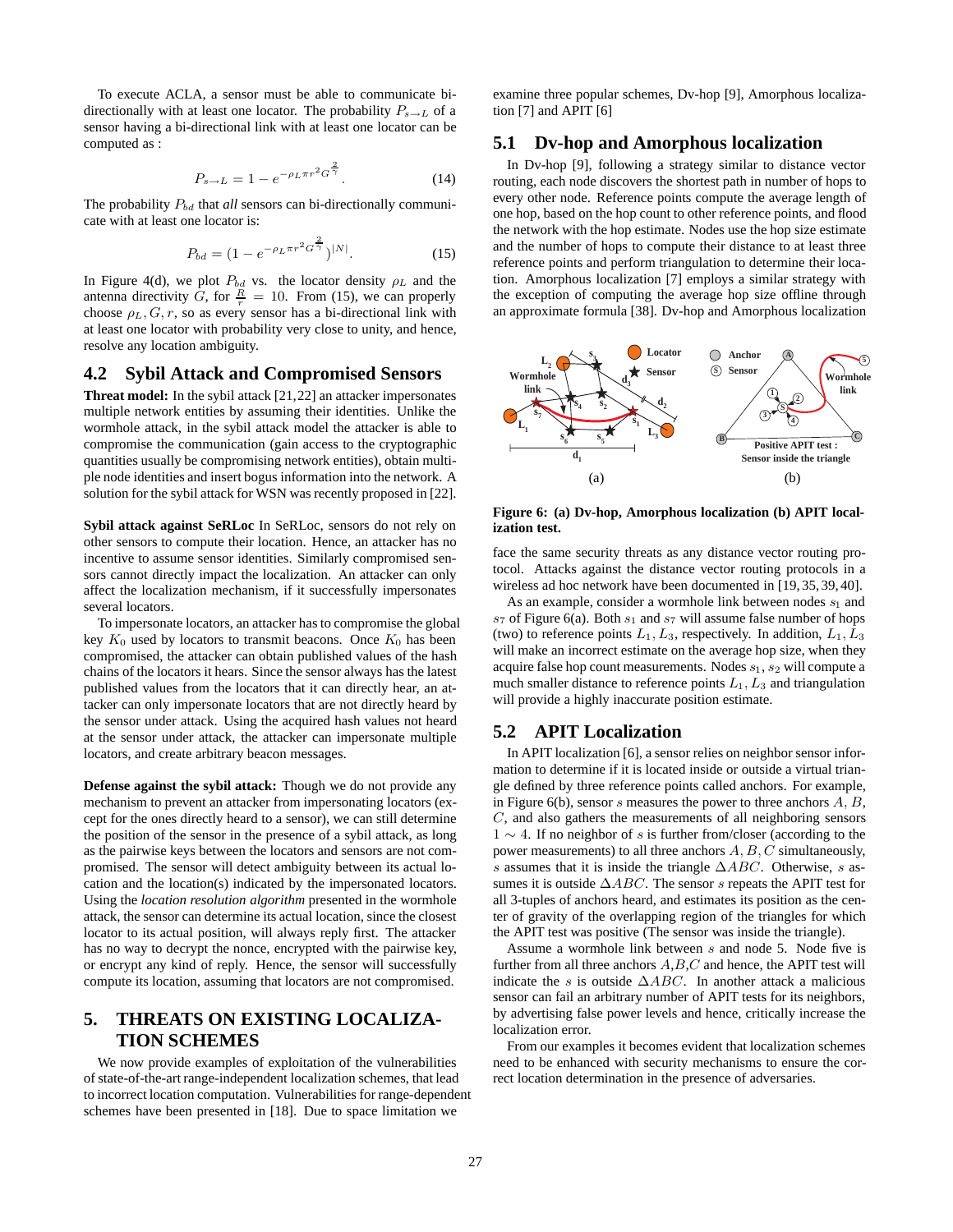

Figure 7: (a) Average localization error LE vs. average number of locators heard LH for a network of  $|N| = 5,000$  and locator-to-<br>sensor ratio  $\frac{R}{r} = 10$ . (b)  $\overline{LE}$  vs.  $\overline{LH}$  for different number of antenna sect **locators heard** LH**.**

# **6. RELATED WORK**

Localization schemes can be classified to range-dependent and range-independent based schemes. In range-dependent schemes, nodes determine their location based on distance or angle estimates to some reference points with known coordinates. Such estimates may be acquired through different methods such as time of arrival (TOA) [15, 25], time difference of arrival (TDOA) [11, 13], angle of arrival (AOA) [10], or received signal strength indicator (RSSI) [12]. Attacks and countermeasures for range-dependent schemes have been presented in [18]. To the best of our knowledge no prior research has been presented in securing range-independent schemes. Due to space limitation, we focus on range-independent schemes, since SeRLoc belongs to that category.

In the range-independent localization schemes, nodes determine their location without use of time, angle, or power measurements. Nodes depend on beacons, or connectivity information to compute their location. We already presented DV-hop [9], amorphous localization [7], and APIT [6] in Section 5. In [8], the authors propose *Centroid*, an outdoor localization scheme, where reference points broadcast beacons with their coordinates. Nodes estimate their position as the centroid of the locations of all the reference points that they hear. Centroid has a very simple implementation and low communication cost. However, it results in a crude approximation of node location.

Two methods have been proposed that utilize connectivity information to determine the node location. In [14], the authors formulate a semi-definite program, based on the connectivity constraints and obtain the optimal position estimates that satisfy all constraints. In [16] the authors use multidimensional scaling to acquire an arbitrary rotation of the network topology. If three nodes know their location, the network topology can be mapped to the absolute node location. Both schemes in [14,16], require centralized computation and hence are not used for comparison in the performance evaluation.

# **7. PERFORMANCE EVALUATION**

In this section we compare the performance of SeRLoc with state-of-the-art localization techniques, namely Dv-Hop [9], Amorphous localization [7], Centroid localization [8], APIT [6] and its theoretical ideal version PIT [6]. We show that SeRLoc has superior performance in localization error and requires significantly fewer resources than other methods. We also show that SeRLoc is robust against both error in the locators' coordinates and estimation of the antenna sector that includes the sensors.

### **7.1 Simulation Setup**

We randomly distributed 5,000 sensors within a 100x100 rectangular area. We also randomly placed locators within the same area and computed the average localization error as:

$$
\overline{LE} = \frac{1}{|N|} \sum_{i} \frac{\|\tilde{s_i} - s_i\|}{r}, \tag{16}
$$

where N is the set of sensors,  $\tilde{s}_i$  is the sensor estimated position,  $s_i$  is the real position and r is the sensor communication range.

# **7.2 Localization Error vs. Locators heard**

In our first experiment, we investigated the impact of the average number of locators heard  $\overline{LH}$  in the localization error. In order to provide a fair comparison of SeRLoc with other methods, we normalize  $\overline{LH}$  for SeRLoc by multiplying  $\overline{LH}$  with the number of sectors used. Hence, for example, when  $\overline{LH} = 9$ , with SeRLoc using three sectors, every sensor hears on average three locators.

In Figure 7(a), we show the  $\overline{LE}$  vs.  $\overline{LH}$  with SeRLoc using three sectors and  $\frac{R}{r} = 10$ . We observe that SeRLoc is superior to all other range-independent algorithms compared. Note that SeRall other range-independent algorithms compared. Note that SeR-Loc achieves a localization error of  $0.5r$ , with very few locators  $(\overline{LH} = 12)$  which is equivalent to four locators with 3-sectored antennas). From equation (1) in Section 2.2, we can calculate the locator density required to achieve a specific  $\overline{LH}$  as : $\rho_L = \frac{LH}{\lambda_s}$ . For example to achieve  $\overline{LE} = 0.5r$ , we need a locator density of  $\rho_L = \frac{4}{\pi R^2} = 0.0032 \ (R = 20).$ 

#### **7.3 Localization Error vs. Antenna Sectors**

In our second experiment, we examined the impact of the number of antenna sectors M on the average localization error  $\overline{LE}$ . In Figure 7(b), we show the  $\overline{LE}$  vs.  $\overline{LH}$ , for different number of antenna sectors. We can observe that for  $\overline{LH} = 3$  the  $\overline{LE}$  is comparable for all values of M. However, as the value of  $\overline{LH}$  increases, the  $\overline{LE}$  decreases more rapidly for higher number of antenna sectors, due to the fact that the overlapping region becomes smaller when the antenna sectors become narrower.

The gain in the localization accuracy, comes at the expense of hardware complexity at the locator, since more complex antenna designs have to be employed to generate the sectoring. Additionally, errors in the estimation of the antenna sector where a sensor is included, become more frequent, since more sensors are located at the boundary between two sectors.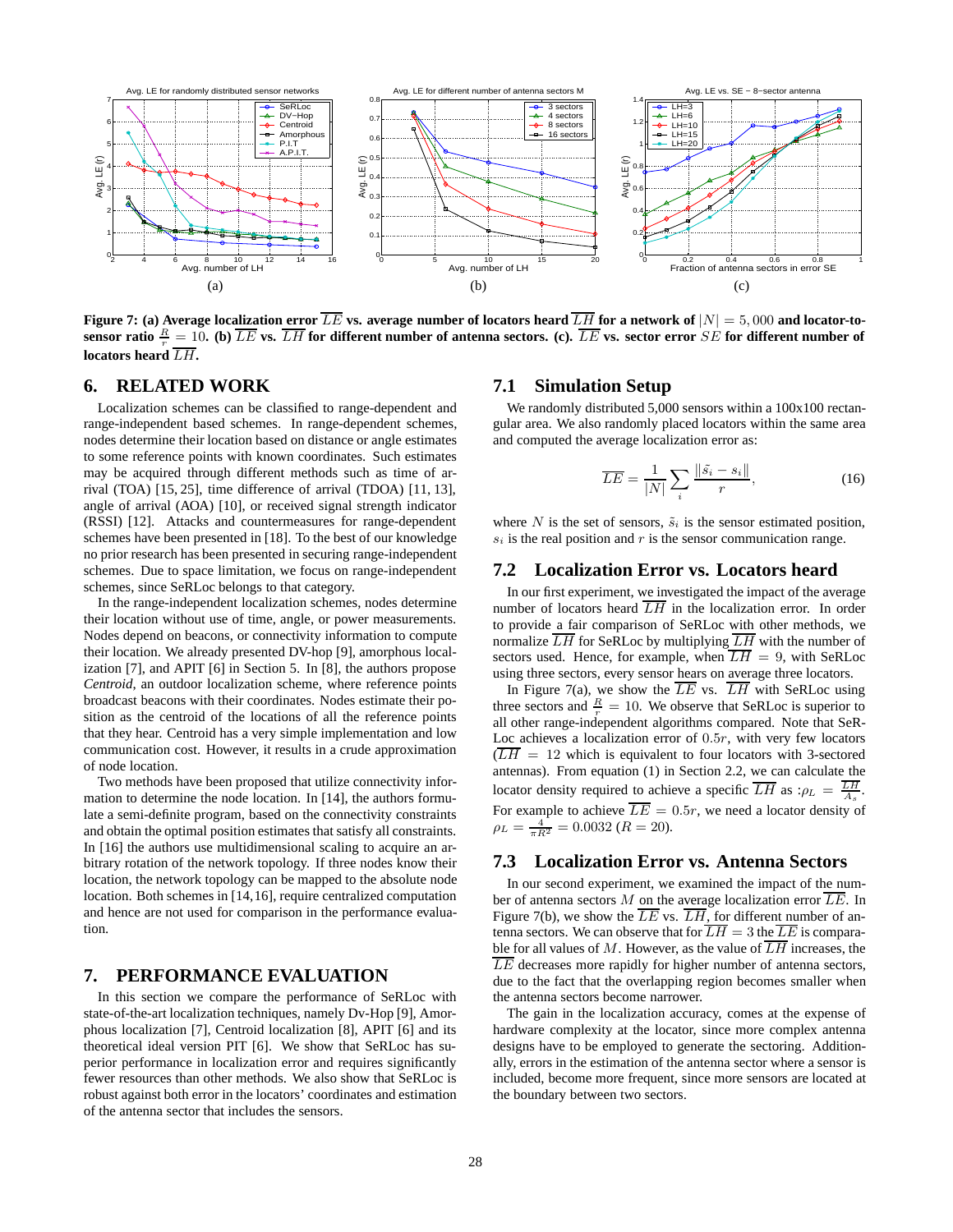

**Figure 8:** (a) Average localization error  $\overline{LE}$  vs. sector error  $SE$  for different number of antenna sectors for a network of  $|N| = 5,000$ and  $\frac{R}{r} = 10$ . (b)  $\overline{LE}$  vs. locator GPS error in units of r for different average number of locators heard  $\overline{LH}$ . (c) Communication cost **vs.** LH**, for a network of 200 sensors.**

#### **7.4 Localization Error vs. Sector Error**

Sensors may be located close to the boundary of two sectors of a locator, or be deployed in a region with high multipath effects. In such a case, a sensor may falsely assume that it is located in another sector, than the actual sector that includes it. We refer to this phenomenon as sector error  $(SE)$  and define it as:

$$
SE = \frac{\text{# of sectors falsely estimated}}{LH}.
$$
 (17)

A sector error of 0.5 indicates that *every* sensor falsely estimated the sectors of half the locators heard. In Figure 7(c), we show the  $\overline{LE}$  vs. the SE for different values of  $\overline{LH}$ , and 8-sector antennas. We observe that the  $\overline{LE}$  does not grow significantly large (larger than the sensor communication range  $r$ ), until a fraction of 0.7 of the sectors are falsely estimated.

SeRLoc algorithm is resilient to sector error due to the majority vote scheme employed in the determination of the overlapping region. Even if a significant fraction of sectors are falsely estimated, these sectors do not overlap in the same network area and hence, score low in the grid-sector test (Step 3 of SeRLoc).

Note that the for a  $SE > 0.7$ ,  $\overline{LE}$  increases with  $\overline{LH}$ . When the SE grows beyond a threshold, the falsely estimated sectors dominate in the location determination. As  $\overline{LH}$  grows, the falsely estimated overlapping region, shrinks due to more overlapping sectors. Hence the center of gravity that defines the sensor estimated location gets further apart than the actual sensor location.

In Figure 8(a), we show the  $\overline{LE}$  vs. SE for  $\overline{LH} = 10$  and varying number of antenna sectors. We can observe that the narrower the antenna sector the smaller the  $\overline{LE}$ , even in the presence of sector error. For a small  $SE$  the overlapping region is dominated by the correctly estimated sectors and hence, shrinks with increasing antenna sectors. For large SE the overlapping region is dominated by the falsely estimated sectors and hence, an increase in  $\overline{LH}$  does not improve the localization accuracy.

Summarizing our findings for the sector error, we note that SeR-Loc is resilient to sector error due to the majority vote mechanism employed in the overlapping region determination. When the sector error becomes very large, most of the sector estimations are in error. Hence, an increase in the number of locators heard , or number of antenna sectors does not decrease the localization error.

## **7.5 Localization Error vs. GPS Error**

GPS, or any alternative localization scheme used to provide locators with their location, may have limited accuracy. To study the

impact of the error in the locators' position, on  $\overline{LH}$ , we induced a GPS error  $(GPSE)$  to every locator of the network. A value of  $GPSE = r$  means that every locator was randomly placed at a circle of radius r centered at the locator's actual position.

In Figure 8(b), we show the average localization error  $\overline{LE}$  vs. the GPSE in units of r, for varying number of  $\overline{LH}$  when locators use 8-sector antennas. We can observe that even for large GPSE the  $\overline{LE}$ does not grow larger than 1.2r. For example, when  $GPSE = 1.8r$ <br>and  $\overline{LH} = 3$ ,  $\overline{LE} = 1.1r$ . According to Figure 7(a), Dv-hop and  $LH = 3$ ,  $LE = 1.1r$ . According to Figure 7(a), Dv-hop and amorphous localization require  $LH = 5$  to achieve the same<br>performance in complete absence of  $CPSE$ , while APIT requires performance in complete absence of *GPSE*, while APIT requires  $\overline{LH} = 12$  to reduce the  $\overline{LE} = 1.1r$ , with no GPSE induced in  $\overline{LH} = 12$  to reduce the  $\overline{LE} = 1.1r$ , with no GPSE induced in the locators' positions. Note that once the *GPSE* error becomes significantly large (over 1.6*r*) an increase in  $\overline{LH}$  does not improve the accuracy of the position estimation.

#### **7.6 Communication Cost vs. Locators Heard**

In this section we analyse the communication cost of SeRLoc and compare it with the communication cost of the existing rangeindependent localization algorithms. In Figure 8(c), we show the communication cost in number of transmitted messages vs.  $\overline{LH}$ , when 200 sensors are randomly deployed.

We observe that DV-hop and Amorphous localization, have significantly higher communication cost compared to all other algorithms, due to the flood-based approach for the beacon propagation. The centroid scheme, has the lowest communication cost  $(|L|)$ since it only transmits one beacon from each locator to localize the sensor. APIT requires  $|L| + |N|$  beacons to localize the sensors, while SeRLoc requires  $|ML|$  number of beacons, where L is the set of locators and M is the number of antenna sectors.

Under the assumption that the number of sensors is much higher than the number of locators,  $(|N| \gg |L|)$ , SeRLoc has a smaller communication than APIT, since SeRLoc is independent of the number of sensors deployed. In addition, SeRLoc achieves low localization error for smaller values of LH, and hence requires a smaller number of reference points.

# **8. CONCLUSION**

We addressed the problem of secure localization in WSN. We proposed a range-independent, decentralized, localization scheme called SeRLoc, that allows sensors to determine their location in an un-trusted environment with the assistance of a small number of trusted entities. We showed how the security mechanisms of SeRLoc combined with its inherent geometric properties, can pro